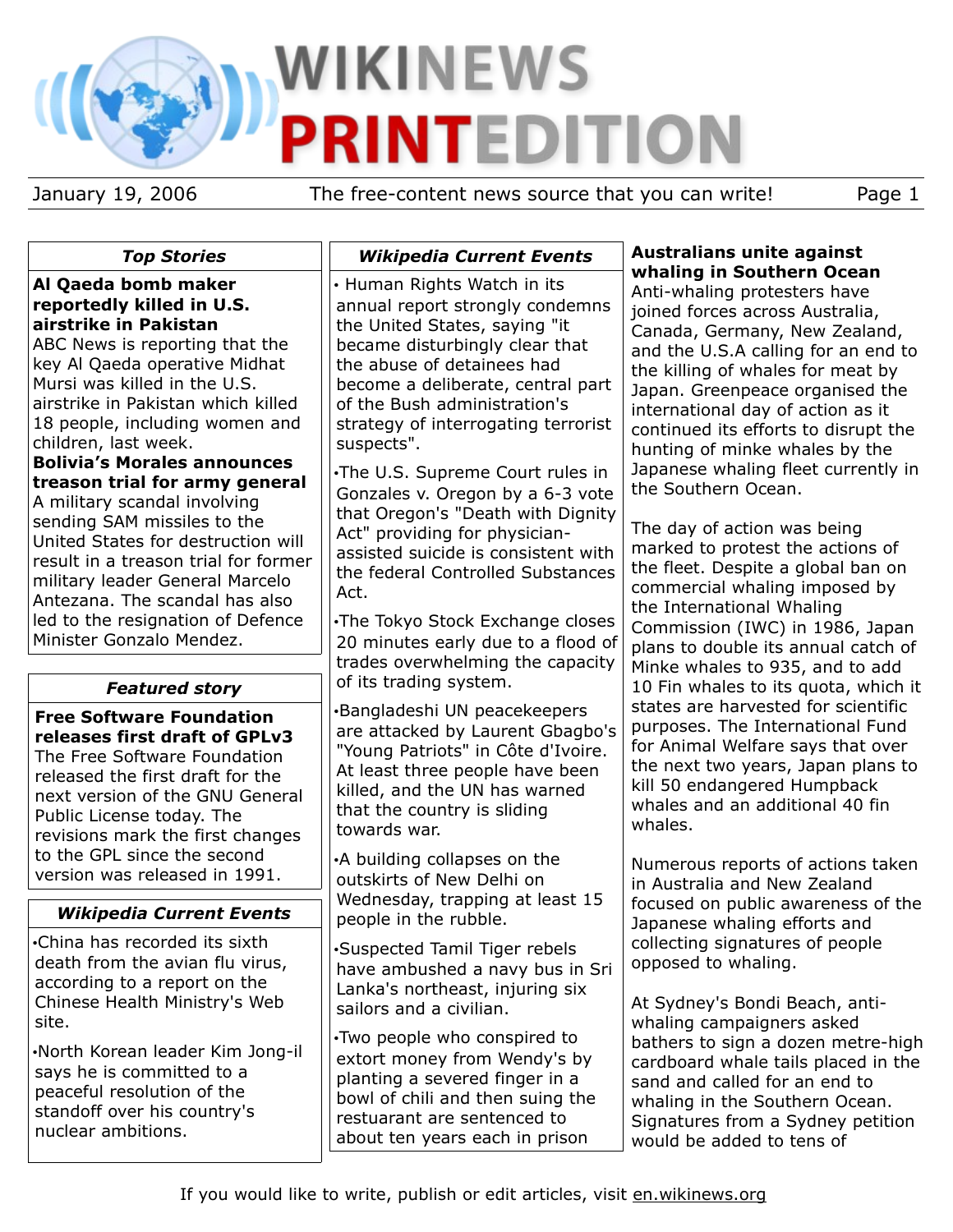thousands collected elsewhere in the country. They will be handed to the Australian government and Japanese consulate in June.

Waverley mayor Mora Main urged Japanese tourists who enjoyed whale watching in Australia to pressure their government to end whaling.

In Melbourne, protesters collected hundreds of signatures on a seven metre long fabric whale to take to the Japanese consulate. Campaigner Simon Bradshaw said up to 300 people signed the whale within 15 minutes at Flinders Street station.

"Australia is pretty much unequivocally opposed to the whaling hunt on environmental grounds as well as animal rights grounds," Mr Bradshaw said. "People have been rather disturbed and horrified (by the whaling), so I think they're grateful to be given even a small thing they can do to express their opposition to it."

Signatures were also collected in Brisbane and Hobart. In the Tasmanian capital, about 50 people were applauded by bystanders as they marched through the city centre, chanting slogans and waving placards against whaling. Protest organiser Jessica Sheldrick says it is part of a national day of action in four capital cities to educate people about whaling in Australia's Southern Oceans.

"Basically, we're here to support our activists that are down there endangering their lives, just to save our marine mammals," Ms Sheldrick said. "People are, on the whole, totally in support of Greenpeace's stance in whaling in the Southern Oceans. They don't

believe it should be happening."

In New Zealand, whaling has been condemned at an Auckland beach protest. A mock graveyard of black minke whale tails, symbolic of those killed in the Southern Ocean Whale Sanctuary, was displayed on an Auckland beach.

Greenpeace New Zealand say the tails represent the more than 900 whales killed by Japan this season. More than 100 people turned up at this representation, shows how Mission Bay beach to mark the International Day of Action against depth of feeling around the world," Whaling. Around 250 wooden whale tails were placed in the sand Bradshaw said in a statement. and a giant whale tail of sand was made on the beach by children and their parents.

The New Zealand Greens Party say diplomatic measures have failed to farm ministries. stop the whaling and the government should explore legal options, including the Antarctic Treaty which allows observers to inspect research ships.

The Southern Ocean Sanctuary was designated by the IWC as a sanctuary for whales in 1994.

Japan abandoned commercial whaling in 1986, in line with an international moratorium, yet resumed whaling the following year for what it says is "non-lethal scientific research". Japan's whaling program includes fin and humpback whales, both of which are on the World Conservation Union's list of threatened species.

Japan's Institute of Cetacean Research says its whaling is legal and scientifically necessary for sustainable resource management. commercial whaling in 1986.

International Whaling Commission rules permit the research hunt, but Australia and other antiwhaling countries say it is

commercial whaling in disguise as the meat collected from the "research" is later sold in Japan. Critics say Japan is off-loading whale meat for consumption in restaurants and supermarkets.

Meanwhile, Australia, Britain, Brazil, France and Germany were among 17 countries calling on Japan this week, to halt to its Antarctic whaling program. "The fact that 17 countries supported important this issue is, and the British fisheries minister Ben

The statement calls on Japan to "cease all its lethal scientific research on whales," and was delivered to Japan's foreign and

"We urge Japan to reconsider its positions and end this unjustified and unnecessary slaughter which is regarded by many countries as a means to by-pass the IWC (International Whaling Commission) moratorium," Bradshaw said.

Other signatories of the statement were Argentina, Austria, Belgium, Finland, Ireland, Italy, Luxembourg, Mexico, New Zealand, Portugal, Spain and Sweden.

Japan opposes a ban on whaling, insisting it is part of the country's traditional culture, and has continued to hunt whales for scientific research since the International Whaling Commission introduced a moratorium on

More than 6,800 Antarctic Minke Whales have already been killed in Antarctic waters since Japan began its Whale Research Program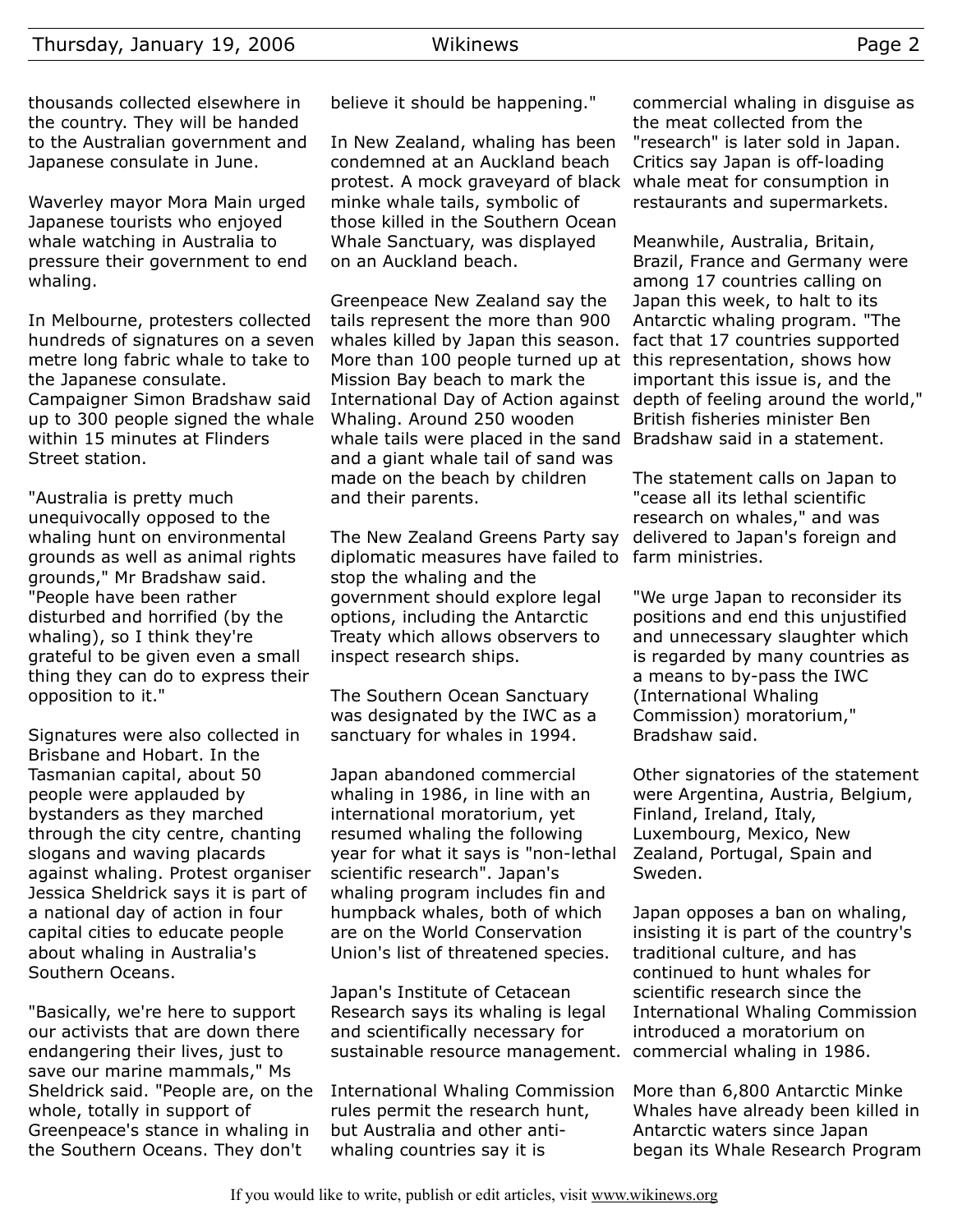18 years ago. Meat from whales killed for research is later consumed at Japanese restaurants.

The Japanese government has defended its whaling activities, saying that whales are caught for research purposes only. They have also said that they are not breaking international law, in a statement issued by Chief Cabinet Secretary Shinzo Abe.

"I understand that Japan's research whaling follows international rules and is done for the purpose of research on whales' ecosystem," Chief Cabinet Secretary Shinzo Abe, the government spokesman, told reporters.

The Japanese whaling industry's Institute of Cetacean Research (ICR) claim serious violations of maritime laws during the recent anti-whaling actions. "Already, there are serious violations that provide reasons for concern in terms of safety and international maritime law," ICR directorgeneral Dr Hiroshi Hatanaka said in a statement.

The ICR said Greenpeace had not stopped the whaling fleet from conducting its research. "The issue of sound management and sustainability of whale stocks are far too important to be sidetracked harpoon line came down on us by a D grade public relations campaign," Dr Hatanaka said.

Gavin Carter, an adviser to the ICR, a nonprofit Japanese research was a few minutes before our boat organization, said Japanese quotas for whale kills are well below the mammals' reproductive rates.

"The purpose of this research," said Mr Carter, "is to create a knowledge bank, which the government can then use to

facilitate a regulated whaling industry." Mr Carter urged critics of commercial whaling to be sensitive to other nations' cultural differences, noting that Japanese have "used whales for centuries. They eat the whole thing. They use every part. Who are we to tell them what to eat, or what not to kill?" he asked.

The Greenpeace vessel Arctic Sunrise has been shadowing the Japanese whaling fleet for several weeks in a bid to disrupt Japan's annual whale hunt, prompting many heated exchanges. Canadian the U.S. activist Texas Constantine was thrown out of a small inflatable boat that had been manoeuvring between a harpooner and a minke whale. He spent several minutes in the icy waters before being hauled back on board.

The harpoon killed the minke whale and its tow rope threw into the water Greenpeace activist Joe Constantine, who was able to climb back aboard the boat to safety, the environmental watchdog said.

"We were out defending the whales. We had been out there for about an hour. I was driving our boat and we were in a good position and the whaler fired its harpoon," Constantine said in a statement. "All of a sudden the trapping us between the whale and the catcher," he said. "The line came tight at that point and threw me from the boat into the water. It was able to come over and pick me up out of the water."

The Institute of Cetacean Research in Tokyo accused Greenpeace of taking increasing risks in harassing the whaling fleet. "The fact that the rope fell onto their

inflatable and one of the activists fell into the water is entirely their fault," the institute's director general Hiroshi Hatanaka said Sunday.

## **Bolivia's Morales announces treason trial for army general**

President-elect Evo Morales, who will assume office on Sunday January 22, announced on Wednesday that General Marcelo Antezana will face trial for treason after sending 28 aging Chinesemade missiles to the U.S. for destruction at the request from

General Antezana, who was dismissed from his position this Wednesday 18, told Bolivian media that Washington had requested the missiles amid fears that Evo Morales would win the presidency. Days later, he retracted his comments. The Defence Minister, Gonzalo Mendez, resigned over the scandal.

Morales' political party, Movement for Socialism, has petitioned the Public Ministry to bring the transitional president Eduardo Rodriguez to trial on charges stemming from their investigation.

Rodriguez, interim president appointed after Carlos Mesa resigned in June, said that he had authorized the destruction, but not the transfer of the weapons, which were the only ones of its kind in Bolivia. The missile handover was an unapproved arrangement between local soldiers and the U.S. military, according to Rodriquez. He made a formal protest to the U.S. embassy on Tuesday, he said.

Rodriguez said his decision to get rid of the weapons was based on recommendations from United Nations and the Organization of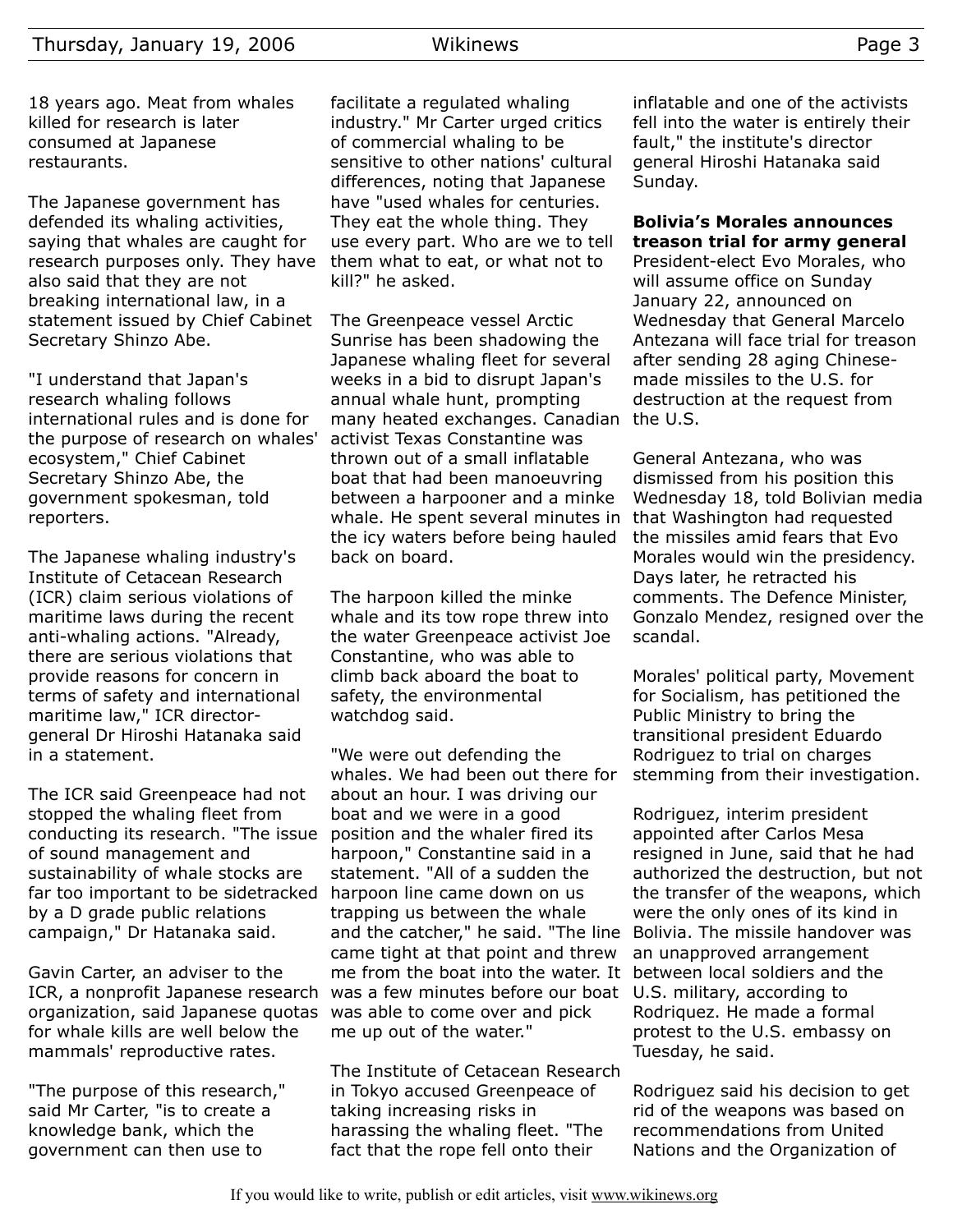American States. The army also reported they were a safety hazard. The obsolete surface-toair missiles were destroyed in the U.S last October.

A U.S. State Department spokesman said that a campaign to eliminate portable arms in Latin America has been on-going in an effort to keep them from falling into the hands of terrorists.

#### **Al Qaeda bomb maker reportedly killed in U.S. airstrike in Pakistan**

ABC News is reporting that a key Al Qaeda operative was killed in the U.S. airstrike in Pakistan which killed 18 people, including women and children, last week.

An Egyptian chemist, Midhat Mursi, 52, also known as Abu Khabab al-Masri, was identified by unnamed Pakistan officials to ABC news. The sources said he was among one of three known senior al Qaeda members present at the compound that was hit.

"He's the man who trained the shoe bomber, Richard Reid and Zacharias Mousssaoui, as well as hundreds of others," said former FBI agent Jack Cloonan.

Mursi had a \$5 million dollar bounty on his head and is well know for his chemical weapon expertise, strange alias and red beard.

Two Pakistani officials also reported the son-in-law of Al Qaeda's No. 2 leader, Ayman al-Zawahiri, was also among those killed in the U.S. airstrikes.

Abu Ubayda al-Misri, Abd al-Rahman al-Maghrebi who was Zawahiri's son-in-law, and Mustafa Osman another Egyptian who was an associate of Zawahiri, are

that were killed. U.S. officials also say that Khalid Habib, another senior Al Qaeda operative, may have been at the site of the attack.

Pakistani officials have been searching for the gravesights of the 4 or 5 terrorists killed in the attack where three houses were destroyed, but so far have been unsuccessful. Provincial authorities say that sympathizers took the bodies to be buried in the mountains to prevent their identification.

U.S. counterterrorism officials had no immediate comment on the report. The White House, as of Tuesday, has not made mention of any U.S. connection with the attack, but called Pakistan a valuable ally in the war against terrorists.

## **Sharp declines in Intel, Yahoo lead tech stocks lower**

Sharp declines in technology bellwethers Intel and Yahoo dragged down the tech laden Nasdaq Composite Index Wednesday. The index finished at 2279.64, a drop of 23.05 points or 1 percent. The Dow Jones Industrial Average and S&P 500 Index ended the day with losses of 0.38 percent and 0.39 percent to end at 10,854.86 and 1277.93 respectively.

The world's largest chipmaker fell nearly \$3 or 11 percent to \$22.60. Internet software giant Yahoo was down nearly \$5 to close at \$35.18 a loss of nearly 12 percent. Analysts blamed disappointing sales forecasts for the first quarter for today's selloff.

A number of research firms including Citigroup and UBS handed downgrades to Intel stock

thought to be among those terrists today. This followed the company's failure to meet analysts' and its own expectations for revenue and earnings during its fourth quarter earnings release yesterday.

> Thomas Thornhill lowered his stock rating to "neutral" and commented on Intel's competitive situation with arch rival Advanced Micro Devices. "AMD is likely to remain a serious competitor to Intel and Intel's longer-term risk profile is now higher than we previously believed"

## **New Zealand Prime Minister won't visit Waitangi marae**

The New Zealand Prime Minister Helen Clark will be attending Waitangi Day commemorations on Feburary 6th; however she will not visit the lower Te Tii Marae, which has been a focal point for protest in recent years.

Her office has said that she would attend attend a reception hosted by the Governor General on the eve of Waitangi Day and the next morning she will attend the Waitangi Day dawn service before doing a walkabout on the Treaty Grounds.

The Prime Minister hopes her attendance will be trouble free.

The Leader of the Opposition Dr Don Brash is also to attend the attend a reception hosted by the Governor General and the Dawn Service the next morning. In 2004 Brash was was showered with mud at the entrance of the lower Te Tii Marae.

Although this is New Zealand's national day, the commemoration has often been the focus of protest by Maori activists, and is often marred by controversy.

This year co-ordinators will allow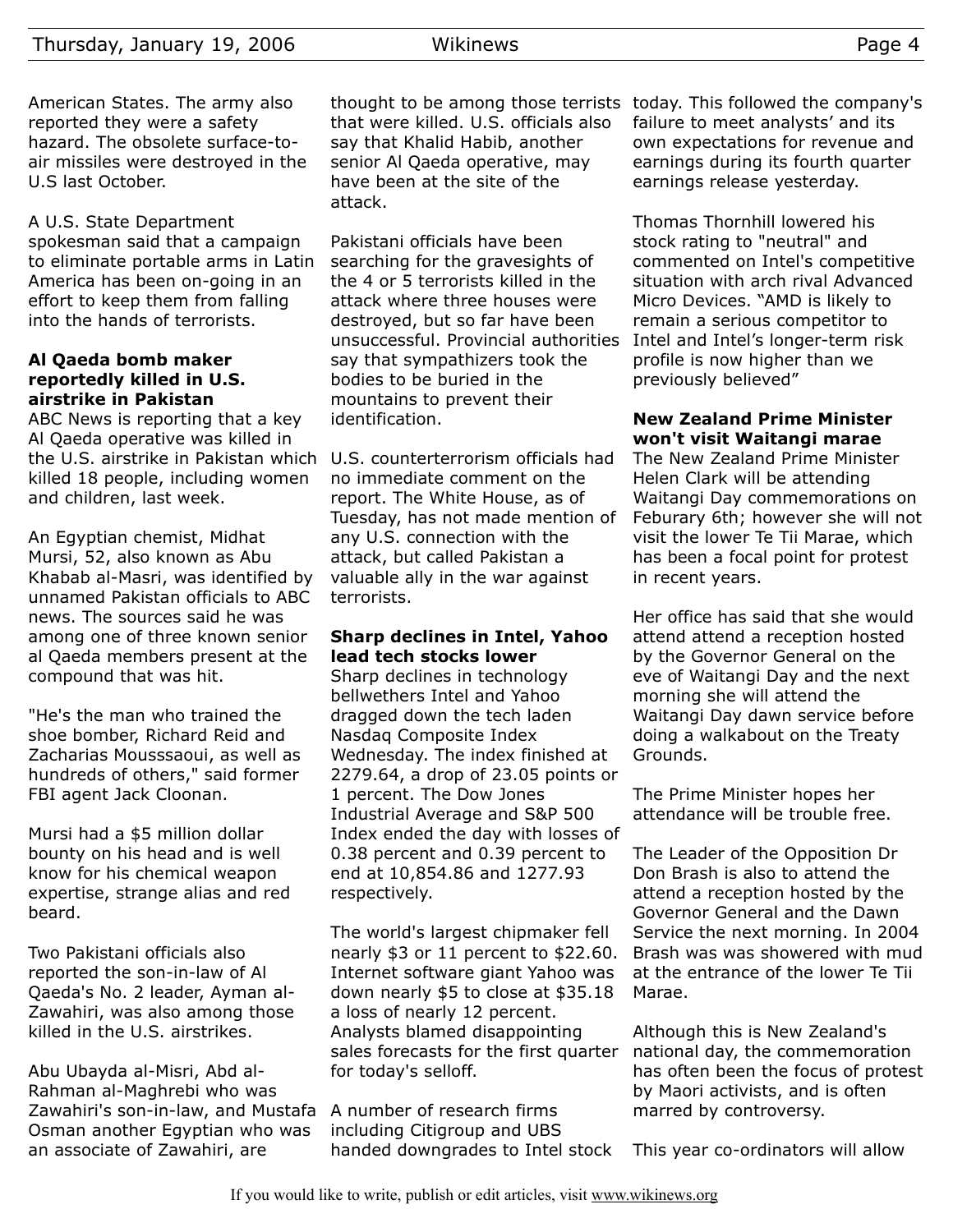all media to attend the Waitangi Day commemorations. In 2003 and 2004 all Non-Maori media were banned from the Marae.

#### **UK Mobile Data Network Collapses**

London, UK -- The Vodafone GPRS (General Packet Radio Service) Mobile Data Network within the UK was off the air for several hours, but Vodafone staff were unable to supply any details as to how or why this had happened. The incident seems to have orginated within Southern England, but spread "nationwide" within a short period.

Customers were therefore unable to access data services for a protracted period, including WAP browsing from mobile phones, email from personal devices like Blackberries and Windows Mobile Messengers, and full access over data cards from laptops.

Some criticism has been levelled at the company for failing to provide an easy source of information on the problem, with the only realistic option being to queue for a response from a call centre, as no information could be found on their public-facing website. This practice, whilst far from unique to Vodafone within the telecommunications industry, contrasts poorly with the common practice for most ISPs (Internet Service Providers), who conventionally provide a "system status" page on their website.

#### **Dogs rescue owner during diabetic attack**

In Centerton, Indiana a man is alive thanks to his 2 dogs.

Bill Burns was taking his nightly stroll with his dogs, Butch and Dusty, when he had a severe diabetic attack in a cornfield.

His dogs immediately reacted.

Morgan County sheriff's Deputy, Steve Hoffman, was on a rural road just finishing with a traffic stop, when he noticed a light shining from a cornfield. "I noticed what appeared to be an illumination or a light that was flickering and facing my direction," Hoffman said. When he got out of his car and walked to where he saw the light, he found Butch was holding a flashlight like he would a bone, in his mouth, turning the flashlight on and off. Meanwhile, Dusty had stretched himself across Mr. Burns to try and keep him warm.

Hoffman said he then noticed that Mr. Burns was wearing a diabetic medical bracelet and immediately took him to the hospital.

Burns says that he does not remember the ordeal, but thinks that Hoffman even seeing the light is remarkable enough for him.

"It's got to be just fate or faith, one or the other," Burns said.

The dogs are "definitely are the heroes in the story," said Hoffman.

Burns was in the hospital nearly 4 days before he had been released.

"Had he not had the dogs with him that evening, I think the outcome would have been a lot worse," Hoffman said

#### **Eurozone initiative to challenge US internet technology dominance**

Quaero is being termed eurozone's response to the US-based internet search giants such as Google, Yahoo and MSN. The project includes the French and German governments along with a host of

european technology companies such as Thomson, France Telecom and Deutsche Telekom. It is scheduled to be submitted to France's Agency of Industrial Innovation later this month. The agency which has a budget of  $E$ 2 billion (\$2.41 billion) hasn't specified how much of this money will be spent on Quaero.

President Jacques Chirac announced the launch of Quaero during the French-German ministerial conference in April of last year. It is the latest in a series of initiatives by the europeans to compete with US dominance in technology. Europe launched the Galileo satellite navigation system last month aimed at rivaling a similar system already available in the US. French broadcasters are also planning an international television network, CFII aimed at presenting the French view on world events. The network is slated to begin broadcasting in French and English to Europe, the Middle East and Africa sometime next year.

Designers hope that Quaero will be the world's most advanced multimedia search engine to locate and translate video and audio over the internet. A pretty ambitious goal even by the admission of people involved "Yes, it's highly ambitious," said Jean-Luc Moullet, who oversees the Quaero project at Thomson. "There's nothing to compare it to."

However details remain scant and mostly shrouded in secrecy. None of the key players has commented on cost and last week, Thomson, removed access to the page on its corporate web site devoted to Quaero and instructed its executives not to give any interviews for the project.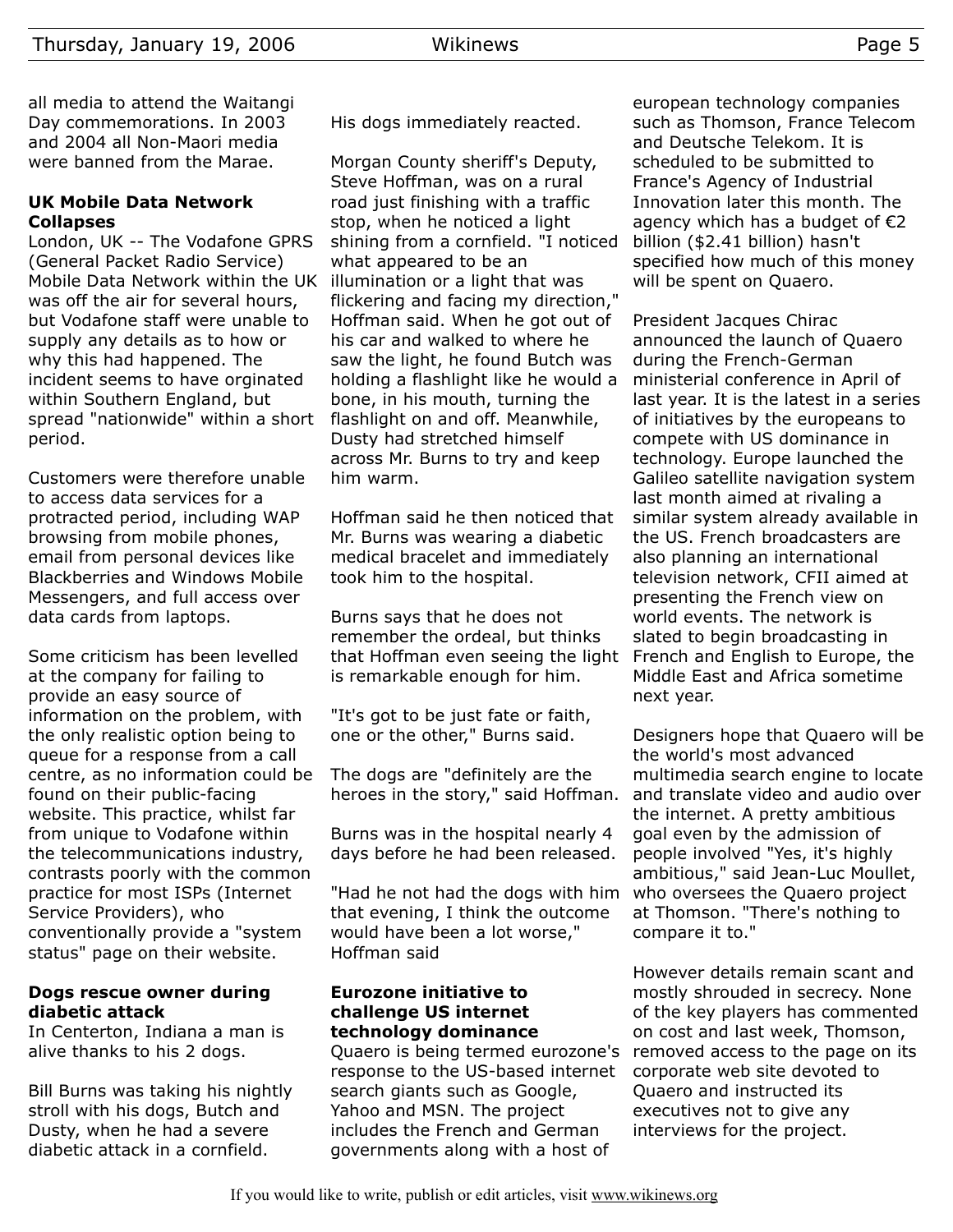Most industry experts remain skeptical and fear that the program would be costly and unwieldy to administer and would produce no tangible commercial advances. "I'm not too confident that Quaero will be able to produce anything that the private sector isn't already offering or will develop on its own in the future," said John Lervik, chief executive of understanding of the threats Fast Search & Transfer, a Norwegian software company that provides search solutions to businesses for data stored on their corporate networks.

#### **Gore criticizes use of unwarranted domestic wiretaps**

In a forceful speech Monday, former Vice President Al Gore criticized the use of unwarranted domestic wiretaps by the National Security Agency.

Gore called the wiretapping program, which the White House insists is vital to the defense of America, "a threat to the very structure of our government" and urged the Attorney General to appoint a special counsel for investigation into the matter. He additionally recommended Congress to hold comprehensive hearings and for telecommunications companies who are assisting in the program to stop doing so, and suggested the administration is using the threat of terrorism as a means to amass power in the executive branch.

"Is America in more danger now than when we faced worldwide fascism on the march - when our fathers fought and won two World Wars simultaneously?" He added, "Once violated, the rule of law is in Americans in both political parties. danger. Unless stopped, lawlessness grows. The greater the power of the executive grows,

the more difficult it becomes for the other branches to perform their constitutional roles."

The Republican National Committee responded to Gore's statements, saying, "Al Gore's incessant need to insert himself in the headline of the day is almost as glaring as his lack of facing America." They continued, "While the president works to protect Americans from terrorists, Democrats deliver no solutions of their own, only diatribes laden with inaccuracies and anger."

On Tuesday, White House press secretary Scott McClellan also responded, saying that the Clinton administration had authorized an FBI search of double agent Aldrich Ames without a warrant. Attorney General Alberto Gonzales made similar remarks earlier. Regarding Gore, McClellan said, "I think his hypocrisy knows no bounds."

Opponents of the wiretapping program say this is an inaccurate comparison. On Monday's edition of Larry King Live, New York Times reporter James Risen said that "under the rules at that time the Attorney General could authorize a warrantless physical search of a house. After the Ames case," he added, "Congress changed that and closed that loophole and so that now that kind of search couldn't be done under the law."

Responding to the White House and Attorney General's comments, Gore said, "The Attorney General is making a political defense of the Tuesday's share price fall. President without even addressing the substantive legal questions that have so troubled millions of There are...problems with the Attorney General's effort to focus attention on the past instead of

the present Administration's behavior. [As] others have thoroughly documented, his charges are factually wrong. Both before and after the Foreign Intelligence Surveillance Act was amended in 1995, the Clinton/Gore Administration complied fully and completely with the terms of the law."

### **Heavy selling leads to shortened session at Tokyo stock exchange**

Heavy selling in internet firm livedoor sparked a sharp selloff in Japanese stocks Wednesday. The exchange had to shorten the trading session as the number of transactions threatened to exceed the system capacity. The Tokyo stock exchange has a capacity to handle 4.5 million trades per day.

Wednesday's trading problems have added to recent woes with the trading system at the exchange. A glitch halted trading for almost a full day late last year. Tokyo stock exchange plans to offer its own shares for listing.

Prosecutors raided the Tokyo offices of livedoor on Monday, following allegations the company had violated Japanese securities laws. livedoor has denied that the company broke market rules by giving misleading information to shareholders. Shares in the company dived on Tuesday, dragging the overall index lower. One of Japan's best known internet companies, livedoor has grown rapidly through a series of takeovers and stock splits before

## **Missing asylum seekers found off Cape York**

Australia's coastwatch has found a missing boat which with more than 40 passengers after it had left Indonesia's Papua province,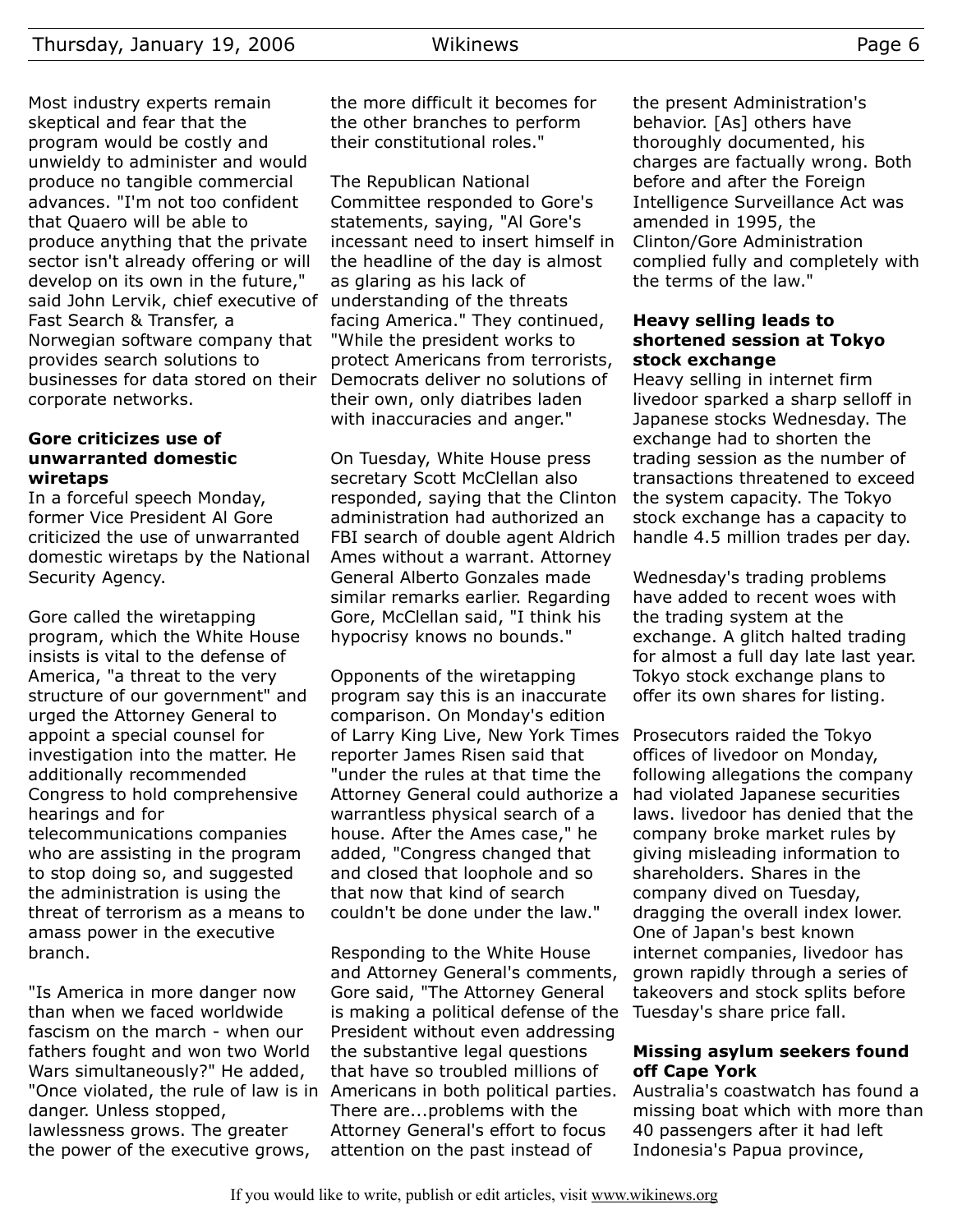reportedly bound for Australia.

Initial reports say the vessel has been spotted off Cape York, three days after it was reported missing. The Australia West Papua Association (AWPA) says the boat was carrying people who left for security reasons as a campaign against Indonesian rule of the Melanesian province continues.

Any application for possible asylum can only be submitted to the Australian authorities if they reach the Australian mainland. Australia operates a detention centre in Nauru to process people intercepted at sea while trying to reach Australia illegally.

The AWPA said the group had been forced to flee Papua by boat because the usual way of leaving the province  $-$  by crossing the eastern border into Papua New Guinea — had been made more difficult by increased surveillance. "No one (has) come from West Papua in boats before like this, seeking political asylum," said a spokesperson for AWPA.

Fears for the safety of the asylumseekers mounted over the weekend after the group failed to turn up on Australia's Cape York Peninsula after leaving Papua's Merauke port on Friday morning.

The group had reportedly been making the 250 kilometre journey across the Torres Strait in a 25 metre traditional boat.

"A vessel fitting the information reported was located by Coastwatch at about 2pm at Cape York," an immigration department spokeswoman told AFP.

Customs and government officials were on their way to meet the boat, she added.

#### **40 Asylum seekers missing off Torres Strait**

More than 40 asylum seekers are missing after fleeing the Indonesian province of Papua, bound for Australia. Coastwatch is searching the Torres Strait for the 25m boat. Four children are among the 43 people believed to be on board. The 25-metre traditional boat is believed to have left the port of Merauke, Papua, on Friday headed for Australia's Cape York peninsula.

Convenor of the Australia West Papua Association Louise Byrne says the group included some of Papua's leading independence advocates. She said they were forced to undertake the journey by boat because the usual means of escaping Papua – crossing the border into Papua New Guinea – had become increasingly difficult.

"The border has tightened up a lot in recent times," she said on ABC radio. Ms Byrne said sheer desperation had forced the group to flee Papua. "Although it hasn't been announced, I think the Indonesian Government has changed its policy and is now realising that ... autonomy isn't working and I think they're about to implement a military solution," she said.

Ms Byrne could not say whether she believed Australian authorities should prepare for an influx of asylum seekers from the region. Ms Byrne was told of the group's escape from Papua in a phone call last week. She said fears were growing for the safety of those on board the boat, which was now three days overdue.

"They're not anywhere, so I'm concerned for where they are and that's why the National Search and Rescue have started looking this

morning," Ms Byrne said. "We've been spending a rather frantic weekend looking for them because it's not far across the Torres Strait," she said. "It should have taken them a maximum of 15, 16 hours."

The Australian immigration department says surveillance flights in the Torres Strait have failed to locate the boat. A department spokesman says Coastwatch surveillance flights in the Torres Strait region have been adjusted to search for the boat but it has not been sighted.

Australian Greens Senator Kerry Nettle has written to Foreign Minister Downer requesting that he make inquiries with the Indonesian Government to establish if they have intercepted the missing asylum seekers.

"I am concerned that the boat carrying West Papuan asylum seekers could have been intercepted by Indonesian authorities en route to Australia," said Senator Nettle. "If the Indonesians have intercepted this boat it would be a relief that they have not sunk at sea, but I am concerned about their fate at the hands of Indonesian authorities given recent arrests of West Papuan activists and ongoing human rights abuses.

Aboriginal communities in Cape York are being put on alert. Federal and Queensland Government authorities are monitoring the situation.

## **Australian senate inquiry receives 4,000 submisions on abortion pill**

The Australian Senate has been flooded with submissions into an inquiry about the possible use of the abortion drug Mifepristone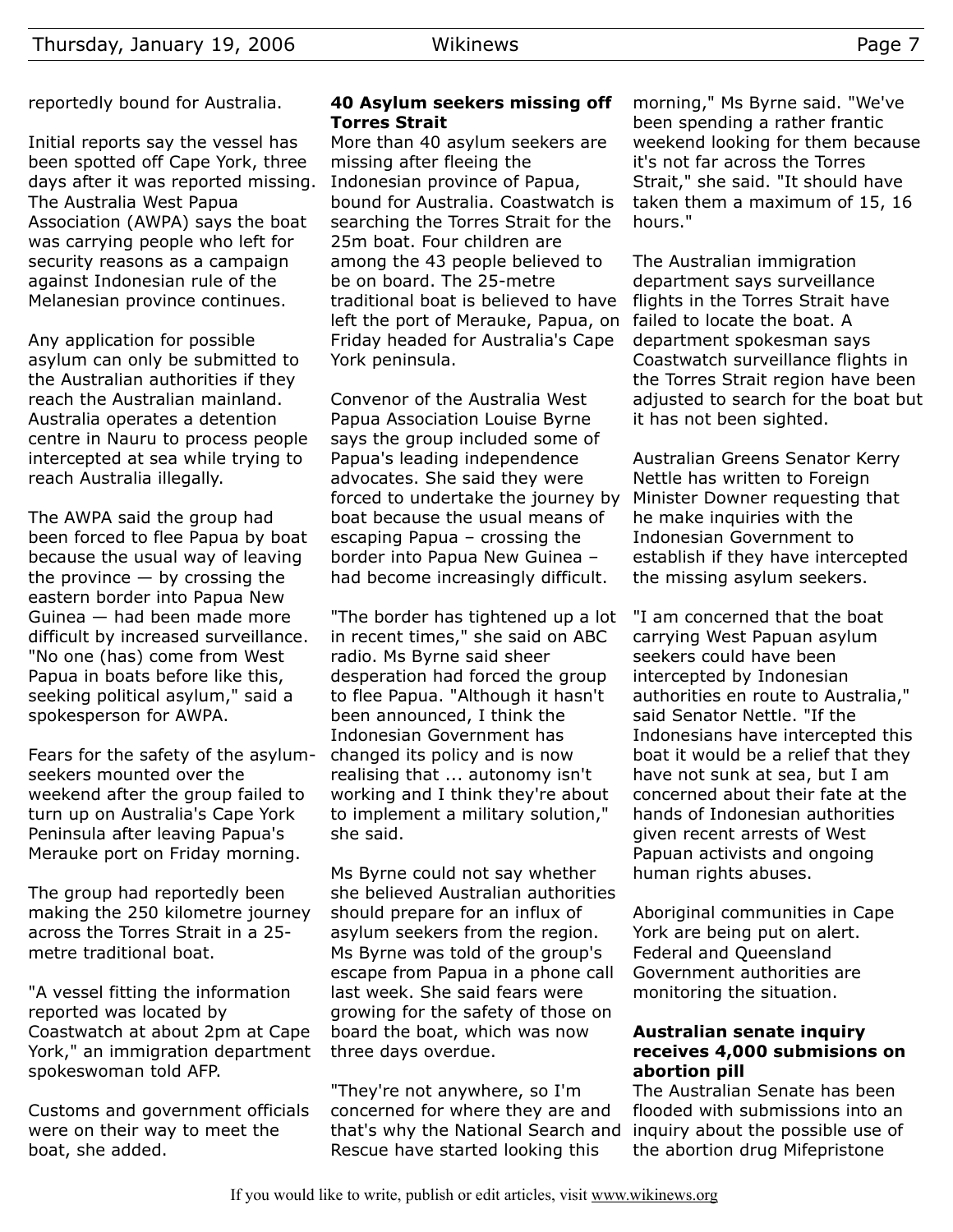(known as RU486) in Australia.

The senate committe is to consider body, such as the TGA." a private members bill, introduced by a group of female senators and MPs to strip the Australian health minister of his control over the drug. If succesful the drug would then have to be approved by the Threrapeutic Goods Administration before it would be allowed to be used in Australia.

Senator Fiona Nash of the Nationals argues that the bill is not about abortion but about process. She said "What's been put forward here is who is best able to judge the quality, safety and efficacy of this particular drug and who is best able to judge whether it should be used in Australia".

Ms Nash believes that the TGA should be responsible for allowing or denying the use of drugs in Australia, not the health minister.

Lyn Elisson, leader of the Democrats said that only around 2,000 of the submissions would be privately ran an advertising considered as the remainder do not meet the senate's terms of reference. She also said "This bill is not about the morality or legality or abortion.

"It's really about whether the Minister for Health should have the power of veto over an alternative to legal surgical abortion."

National's senator Barnaby Joyce argues that all opinions should be taken into account and that the enquiry should be conducted for at refused. On March 23, 2004, a least a week.

Peter Slipper, MP for the Liberal party claims that the proposed legislation can not be seperated from the RU486 issue. He told ABC Reporters sans frontières claims radio "I believe it would be a negation of our responsibility if we Union country in which prison

were to flick the decision to an unelected body, an unaccountable

It is believed that only 100 submissions are from those supporting the use of RU486.

The inquiry has received international attention with submissions from the US, New Zealand and Austria. This pill is available for use in France since 1988, in Suitzerland since 1999.

#### **Polish journalist imprisoned for libelling municipal employee**

Small town journalist Andrzej Marek in the town of Police in north-western Poland was imprisoned on January 15, on the start of a three month sentence.

Marek is editor of a regional weekly newspaper, the Wiesci Polickie (news from the town of Police). In February 2001 he published an article alleging that a local municipal employee, who agency, had a conflict of interests in which he profited from his position to obtain business for his advertising agency.

In November 2002 he was found guilty of defamation and on appeal in November 2003, had a threemonth prison sentence, suspended on the condition that he apologised to the libellee. He refused to apologise, he applied for a presidential pardon in March 2004, but this was eventually court in Szczecin suspended the application of the sentence by six months due to problems in his wife's pregnancy.

that Poland is the only European

sentences are imposed for "offences of opinion" and that this is the first such occurrence in the European Union. On July 18, 2003, Dorota Nieznalska was sentenced to six months of community service for having published an art work showing a penis on a cross, and on January 5, 2005, Jerzy Urban was sentenced to a fine of 20,000 złoty (about 5000 euros) for having insulted Pope John Paul II, who qualified for legal protection against insults due to his role as a visiting head of state, but neither of these were prison sentences.

Websites in Polish cyberspace are calling for appeals to the United Nations High Commissioner for Human Rights protesting the prison sentence.

**Pakistani Official claims 'foreign terrorists' among civilians killed in U.S. airstrike** Reports from Pakistan say that at least four or five terrorists were killed in last Friday's airstrike. The attack took place in the village of Damadola in the semi-autonomous agency of Bujar, a tribal region bordering Afghanistan.

According to unnamed Pakistani intelligence officials, top Al-Queda operative Ayman al-Zawahiri was invited to a dinner in the village at the time of the strike, but failed to show up.

"According to the available information at least 4 to 5 foreign elements had also been killed in the incident," the Political Agent Fahim Wazir of Bujar said Tuesday. He added that 10 to 12 foreign extremists had been invited to dinner at the compound that Zawahiri was supposed to attend, but did not show up and that the "dead bodies have been taken away by their companions to hide